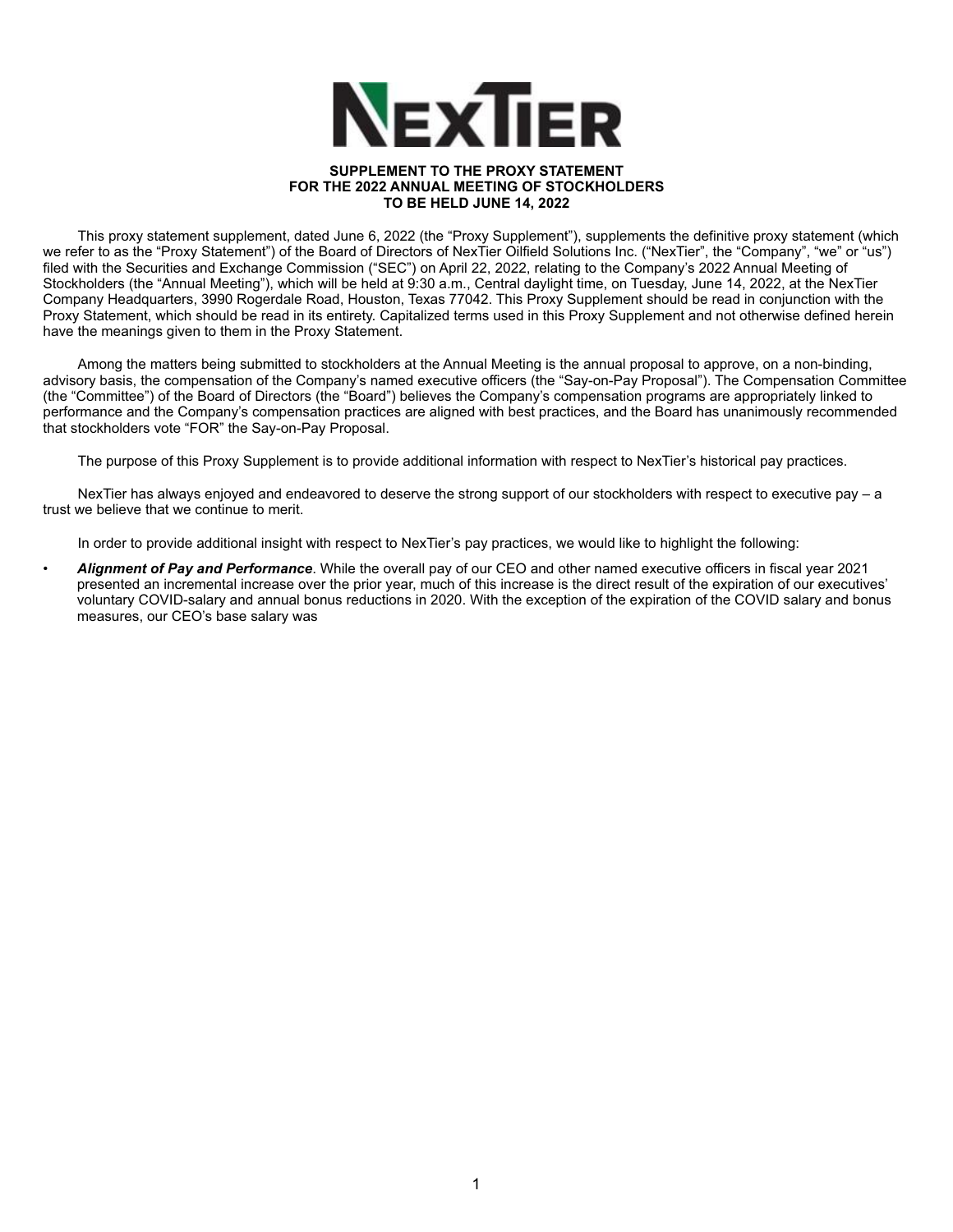otherwise unchanged in fiscal year 2020 and fiscal year 2021. Mr. Drummond's fiscal year 2021 target annual incentive opportunity expressed as a percentage of base salary was also unchanged from the prior year, set at 125% of base salary.

Much of the year-over-year change in CEO realized-pay is due to the fact that in addition to COVID-driven reductions in salary and bonus, fiscal year 2020 annual bonus payouts were near threshold payout levels (50% of target) due to global macroeconomic circumstances beyond the control of management. The fiscal year 2021 annual bonus payout of 93% of target was a fair assessment of performance based on a detailed quantitative analysis of five key performance indicators thoroughly described in our Proxy Statement.

During 2021, a special tranche of PSU awards that were granted in 2020, with vesting tied to balance sheet cash and cash equivalents as of December 31, 2021, also vested. These awards were implemented to incentivize management in the face of significant challenges added upon their sacrifice of salary and bonus compensation during COVID-19. Moreover, they were tailored to address one of the most pressing concerns of the Company in the uncertainty caused by COVID-19—the preservation of liquidity.

We note that the amount of the COVID-19 retention awards at the time issued were a relatively close approximation to the salary and bonus foregone by management in fiscal year 2020 and fiscal year 2021. As such, the net result of our response to COVID-19 was to transition compensation away from fixed compensation and toward at-risk compensation, which we believe properly aligned the interests of management and stockholders.

• *Cap on PSU Award Payouts*. We believe that our PSU awards, based on relative total stockholder return ("TSR") in relation to our peers, reflects a best-in-class alignment of management with our stockholders. We note that while the PSUs vest, if at all, based on the ranking of TSR against our peer group, as described in detail in the Proxy Statement, the amount of vesting is capped at target in the event that NexTier's TSR is negative in absolute terms during the applicable performance period.

In fact, the PSU awards to our named executive officers that vested on December 31, 2021 were capped at a 100% payout (target) because of a negative TSR during the applicable performance period notwithstanding that NexTier's TSR for the performance period was in the 100<sup>th</sup> percentile among our peers and would have otherwise funded at 200% of target without the cap in place.

• *Annual Bonus Metrics*. As described in the Proxy Statement, NexTier's fiscal year 2021 annual bonus metrics utilized half-yearly performance periods. This change in our historical practice of full-year performance periods was implemented at the beginning of fiscal year 2021 in response to an uncertain outlook due to the effects of COVID-19.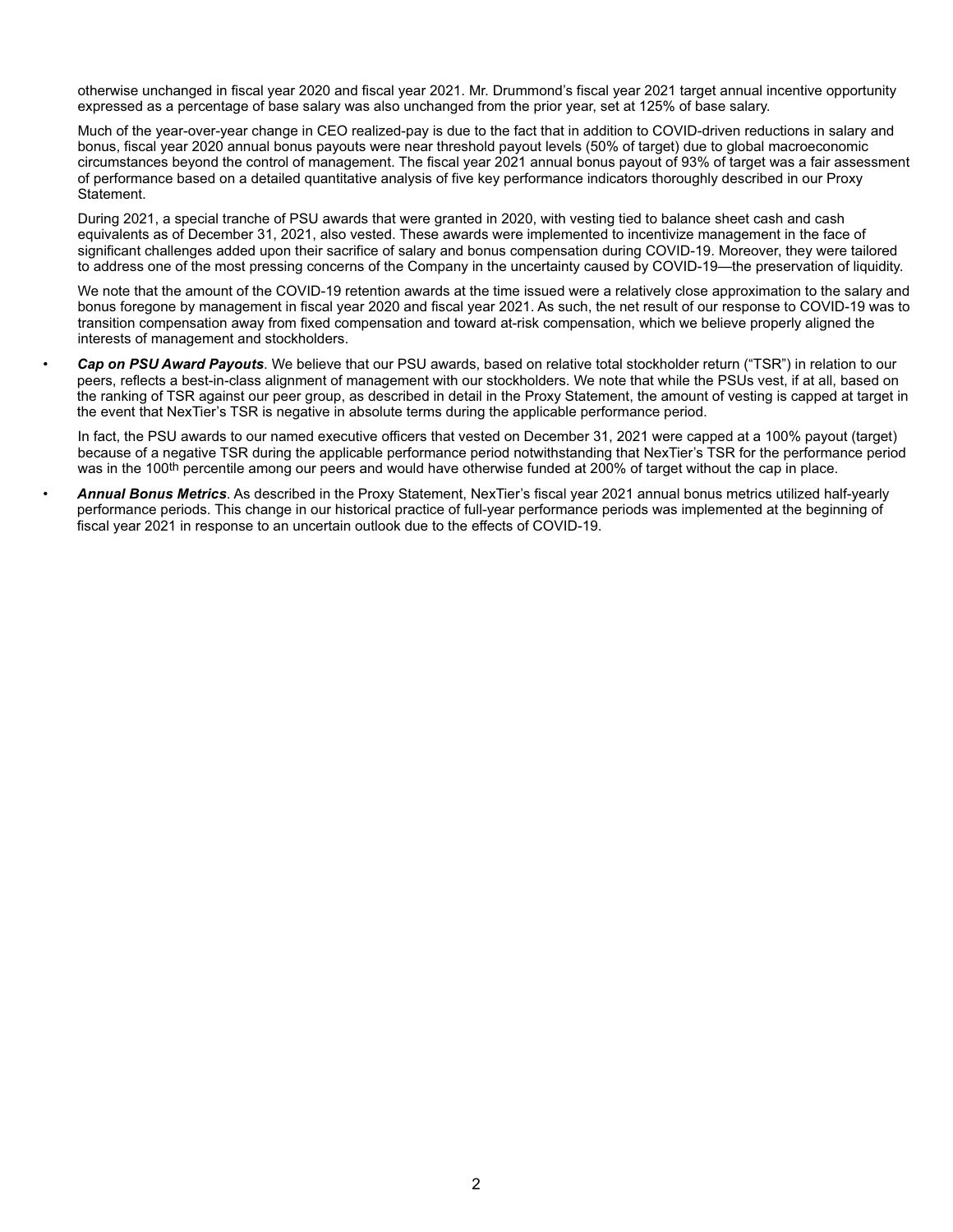The half-year performance period with respect to adjusted EBITDA was designed at the inception of fiscal year 2021 to provide for rigorous performance metrics in light of a very uncertain year as the economy pushed through and recovered from COVID-19. The Committee felt that bi-furcated performance periods would allow them to provide for performance targets that could fairly incentivize management while mitigating the possibility of a windfall payout due to goals that were too low and the need to exercise discretion to adjust after-the-fact once the state of the world in 2021 was better known. We believe this approach is fair and reasonable.

It is worth noting that the half-yearly performance metric was only utilized for adjusted EBITDA—one of five performance metrics with a 50% weighting.

The performance period bifurcation aside, we are happy to observe that annual adjusted EBITDA was *31% above* the full-year target (and *98% of the full-year target* after adjusting for the acquisition of Alamo Pressure Pumping, LLC in August 2021).

We are confident that our pay practices represent best-in-class governance and provide the proper incentives to management to responsibly steward our company's continued growth. As noted above, NexTier has historically enjoyed, and we believe merited, the trust of our stockholders. We ask that you please keep this in mind when voting "FOR" in connection with the advisory vote to ratify named executive officer compensation at the Annual Meeting.

## **THE COMMITTEE STRONGLY BELIEVES THAT THE COMPANY'S COMPENSATION PROGRAMS ARE APPROPRIATELY LINKED TO PERFORMANCE AND THAT THE COMPANY'S COMPENSATION PROGRAMS AND PRACTICES ARE ALIGNED WITH BEST PRACTICES. THE BOARD, THEREFORE, CONTINUES TO URGE ALL STOCKHOLDERS TO VOTE "FOR" PROPOSAL 3 – ADVISORY APPROVAL OF EXECUTIVE COMPENSATION.**

## **Additional Information**

Stockholders of record who have already submitted proxies for the Annual Meeting may revoke them, or if they wish to change their vote they may do so by:

- Submitting written notice of revocation to NexTier Oilfield Solutions Inc., 3990 Rogerdale Rd, Houston, Texas 77042, Attn: Corporate Secretary, so long as such notice is received no later than 11:59 p.m., Eastern Time, the day before the Annual Meeting;
- Voting again by Internet or telephone at a later time before the closing of those voting facilities prior to the Annual Meeting;
- Submitting a later dated proxy with new voting instructions by mail, so long as such notice is received no later than 11:59 p.m., Eastern Time, the day before the Annual Meeting; or
- Attending the Annual Meeting and voting your shares in person (attending the Annual Meeting will not by itself have the effect of revoking a previously submitted proxy).

If you are not a registered holder, but you hold your shares through a broker or other nominee, you must follow the instructions provided by your broker or other nominee if you wish to revoke a previously granted proxy or change your vote. You may also change your vote or revoke your proxy in person at the Annual Meeting if you obtain a signed proxy from the record holder (broker or other nominee) giving you the right to vote the shares at the Annual Meeting.